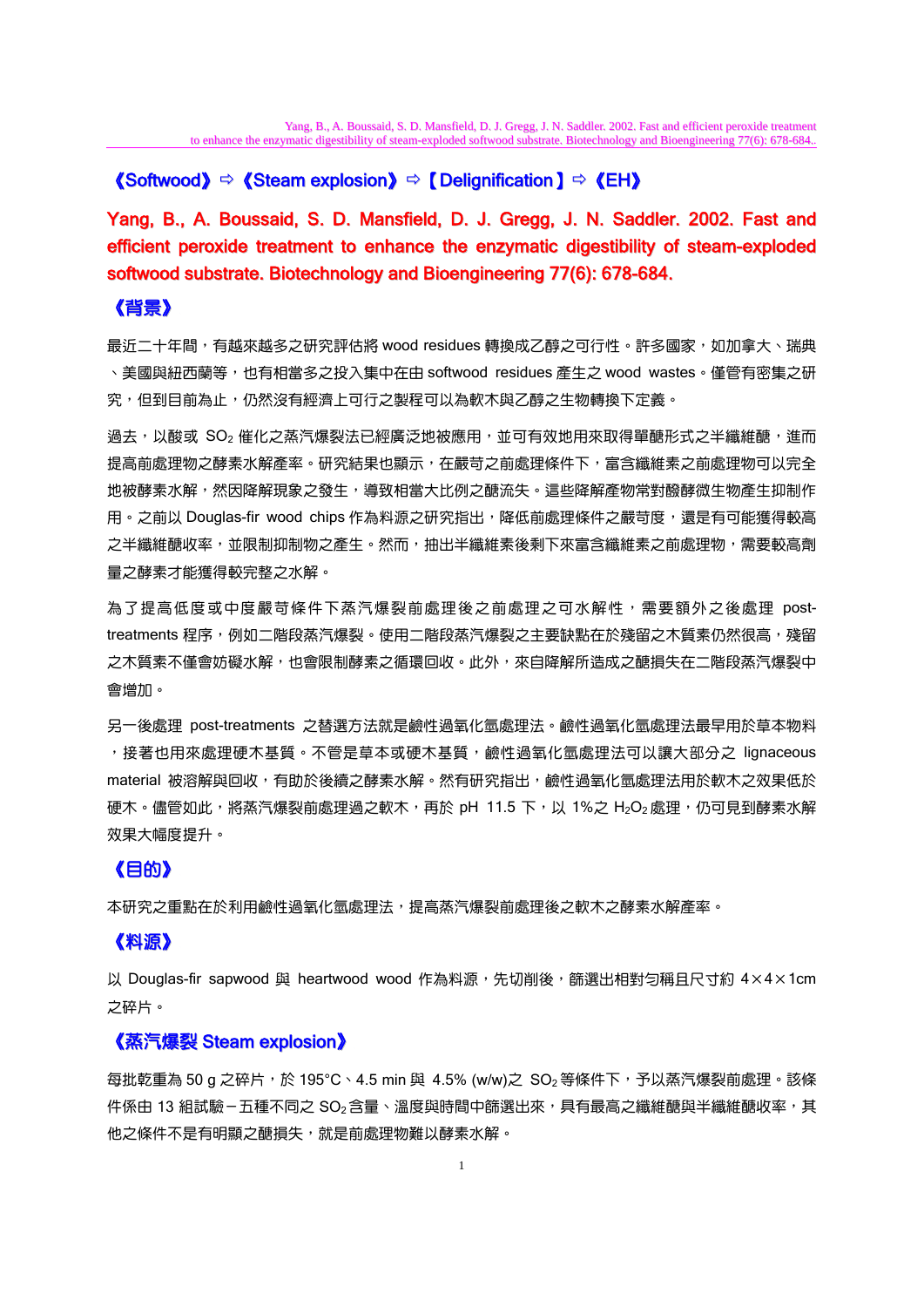# 《鹼處理 Alkali treatment》

將蒸汽爆裂前處理後、水清洗過之物料,於基質濃度 5%、溫度 25、45 或 60°C、攪拌速度 800 rpm 下, 以 0.4% (w/w) 之 NaOH 溶液萃取,然後過濾濾除可溶之物料後,殘留下來者即為不可溶於鹼之物料。鹼 處理後之物料以 1.0 N 之 aqueous acetic acid 中和,再以去離子水徹底清洗。使用溫度為 25、45 或 60°C 之鹼處理分別稱為 cold、warm 或 hot alkali treatment。

#### 《過氧化氫處理 Peroxide treatment》

將物料<sup>1</sup>利用濃度 0.21%~1%不等之 H<sub>2</sub>O<sub>2</sub>,於基質濃度為 2%、溫度為 25 或 80°C、pH 為 11.5 等條件下, 進行 12 h、1h、45 min、30 min、15 min 之過氧化氫處理。過氧化氫處理階段並未使用 NaOH 調整 pH 值 , 而是 The peroxide was first applied directly to the alkali-washed residue without adjusting the pH to 11.5, and then added to the water- washed substrate with pH adjusted to 11.5.

# 《水解試驗 Hydrolysis experiments》

Batch hydrolysis experiments were conducted at 2% solids concentration (g dry weight/100 mL) in 50 mM acetate buffer, pH 4.8, containing 40 mg/mL tetracycline and 30 mg/mL cycloheximide. Flasks were preincubated at 45°C on the rotary shaker at 150 rpm for 10 min, and the enzymes were added to start the hydrolysis after acclimation. Aliquots of 0.5 mL were taken at different times (0, 0.2, 1, 4, 8, 12, 24, 48, and 72 h), immediately chilled on ice, and centrifuged at  $5,000g$  for 10 min. Total sugar analyses were performed carried out on the resultant supernatants. (將基質濃度 2% (w/V) 之物料置入 50 mM 之醋酸 鹽緩衝液中,該緩衝液之 pH 值為 4.8, 含有 40 mg/mL 之 tetracycline 與 30 mg/mL 之 cycloheximide。使 用 rotary shaker, 將燒瓶於 45°C 與 150 rpm 下, 預培養 10 分鐘,然後加入酵素, 至環境適應後啟動水解 反應。)

# 《酵素 Enzymes》

-

用於水解試驗之酵素係由 Novo Nordisk 所提供。用於酵素水解之酵素係由 complete cellulase (Celluclast )與 β-glucosidase (Novozym 188)以 FPUase:CBUase=1:1.75 之比例混合而成。實際用於酵素水解之 酵素劑量則以 FPUase/g cellulose 為單位,其中,FPU 為 Celluclast 與 Novozym 188 之活性和。Cellulast 之活性為 84 FPU/mL、500 carboxymethylcellulase (CMCase) IU/mL 與 50 β-glucosidase IU/mL, Novozym 188 之活性為 8 FPU/mL、32 CMCase IU/mL 與 480 β-glucosidase IU/mL。

# 《RESULTS AND DISCUSSION》

要將醣與木質素之降解產物最小化,且能提高酵素水解之功效,過去之研究都集中在使用不同嚴苛程度之蒸 汽前處理方法上。過去之研究顯示,嚴苛程度較低之前處理可以產生富含半纖維醣,適合用來醱酵之前處理 液或稱為前水解液 pre-hydrolyzate,嚴苛程度較高之前處理則產生對酵素水解靈敏度較高之前處理物,前 者之降解產物較低,後者之降解產務較高。當然,中度前處理條件者,可以在半纖維醣收率、前處理液可醱

<sup>1</sup> 物料應該有兩種,一種為鹼處理後之物料,另一種為蒸汽爆裂處理後之物料。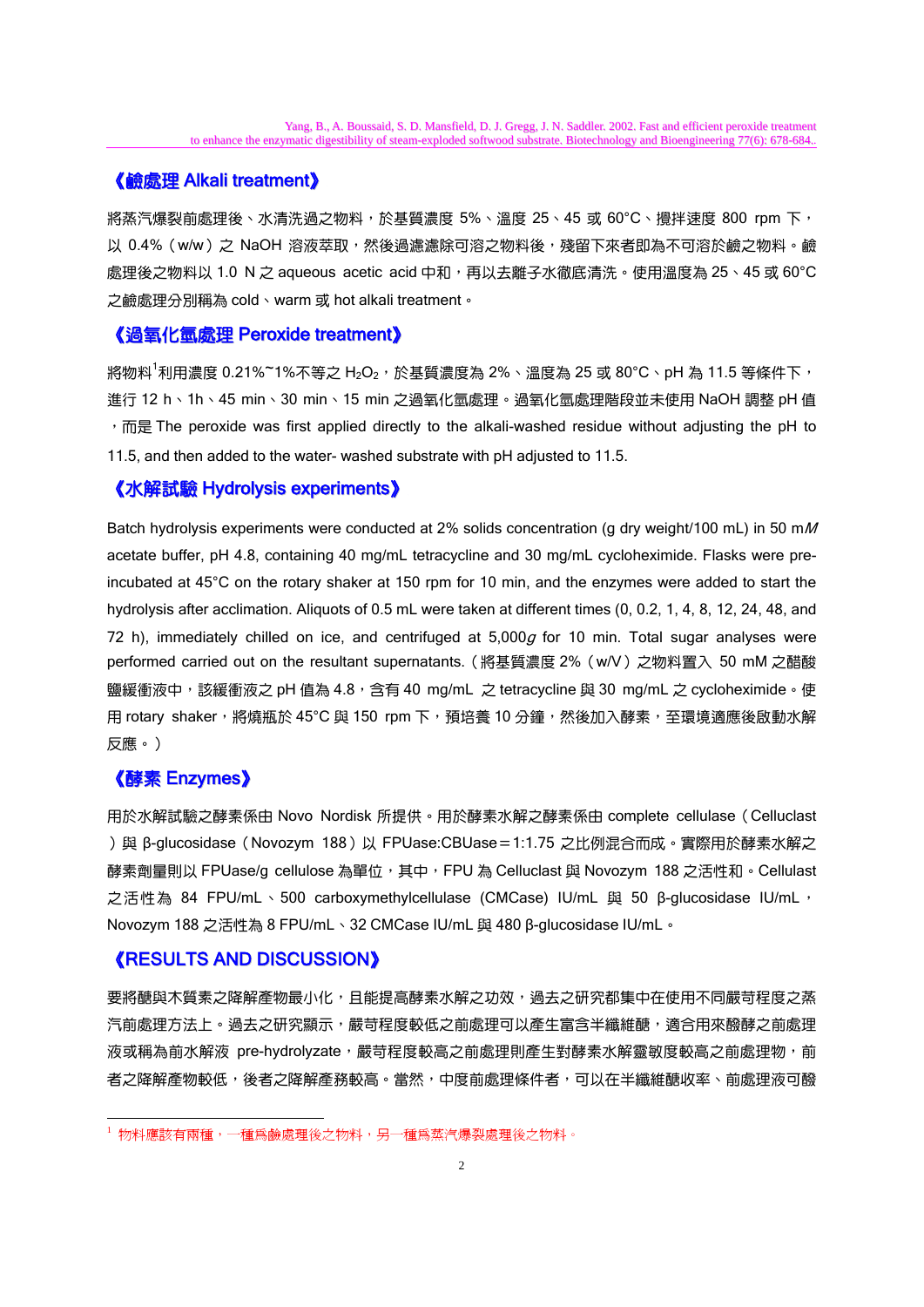#### 酵性與纖維素之酵素水解間獲得 compromise。)

本研究以 Douglas-fir wood 作為料源,於嚴苛程度屬於中度之條件 (195°C、 4.5 min 與 4.5%  $SO<sub>2</sub>$ ) 下蒸 汽前處理,前處理後料源中 88%之醣分被留在前處理物內【Loss=7.9 (G+H)÷68.7 (C+H) =12%】 ), 即前處理物內有 C44.1、L28.6、H16.7,經水洗後可溶醣佔 43% (【WS to Fermentation 之 G + H = 26.1 】÷【前處理物內之 C + H = 60.8 】= 43% )。圖 1<sup>2</sup>與原文不同。 )

#### 《木質素移除 Lignin removal》

從木質素移除之角度來看,最佳之後處理程序為結合鹼處理與過氧化氫處理。表 1 顯示,單獨之鹼處理即 使在高溫下也無法大幅改變物料內之木質素含量。過去兩個研究以硬木為料源,發現單獨之鹼處理皆有利於 木質素之移除且提高可消化性。但本研究以 0.4%(w/w)之 NaOH 溶液分別於 25、45、60°C 予以鹼處理 ,卻發現仍有大部分之木質素殘留下來(40%、38%、31%)。若在 cold alkali treatment 之後,添加 1% 之 H2O2,於 pH 值 11.5 下,氧化氫處理 12 小時,可明顯看出去木質化之效果,木質素含量降低至 16%。 Kadla et al.指出,木漿漂白過程中,於鹼條件下過氧化氫與木質素之 aliphatic 及 aromatic 結構發生反應, 導致去聚合作用,有效移除木質素。其它研究也顯示,鹼性過氧化氫處理已經用於 herbaceous residues、 steam-exploded hardwoods 與 softwood materials。

#### 《酵素水解 Enzymatic Hydrolysis》

-

以蒸汽爆裂前處理後之物料作為基質(WI),利用劑量 20 FPU/g celluose 之酵素水解 48 小時後,水解率 僅有 45%。若以先蒸汽爆裂前處理,再以鹼性過氧化氫處理後之物料作為基質(WIAP), 酵素水解率可提 高至 92%。由表 1 來看,儘管單獨之鹼處理會移除部分木質素,但隨後之酵素水解並沒有改善 ( 圖 1 ) 。 甚至以 hot alkali (60°C)處理者比起僅以蒸汽爆裂前處理者,還出現醣產率微降之情形。這種負面現象也 已被其他研究者發現,他們認為有部分木質素於鹼處理過程中重新分布,造成纖維素可供酵素 access 之表 面積降低。

#### 《最佳鹼性過氧化氫處理 Optimization of the Alkaline Peroxide Treatment》

過氧化氫處理分別以鹼處理後之物學,為與愈理後之物料作為基質,前者直接將過氧化氫加入鹼處理後 之物料中,pH 值維持在 7.5, 後者則將過氧化氫加入蒸汽爆裂處理後之物料,並利用 NaOH 調整 pH 值至 11.5。前者之 NaOH 用量為 0.118 g/g o.d. residue(用於鹼處理),後者之 NaOH 用量為 0.038 g/g o.d. residue (用於調整 pH 值)。相較之下, 前者之後續酵素水解效果並不好, 意即在不經過鹼處理, 而直接 於 pH 值 11.5 下過氧化氫處理 12 小時,仍然可以獲得不錯之酵素水解效果。如此一來,當 NaOH 使用量 從 0.118 g/g o.d. residue 降低至 0.038 g/g o.d. residue 時,仍可讓水解率從 45%提高至 92%。)

圖 1 內之數字代表 g。料源以 100 g 視之, 其中有 68.7 g 之碳水化合物 (48.2 g 之纖維素、20.5 g 之半纖維素), 經蒸 汽爆裂前處理後有 7.9 g 之碳水化合物流失,剩下 60.8 g 之碳水化合物 (纖維素 44.1 g、半纖維素 16.7 g)留在前處 理物內,予以水洗後,留在前處理物內者剩下 34.7 g,有 26.1 g (葡萄糖 10.6 g、半纖維醣 15.5 g)於前處理液內回 收。如再進一步鹼性過氧化氫處理,則留在處理後物料內者有 30.3 g。總體而言,經過蒸汽爆裂前處理、水洗、鹼性 過氧化氫處理與酵素水解後,總收率為 56.4(=26.1 g+30.3 g)÷68.7=82%。